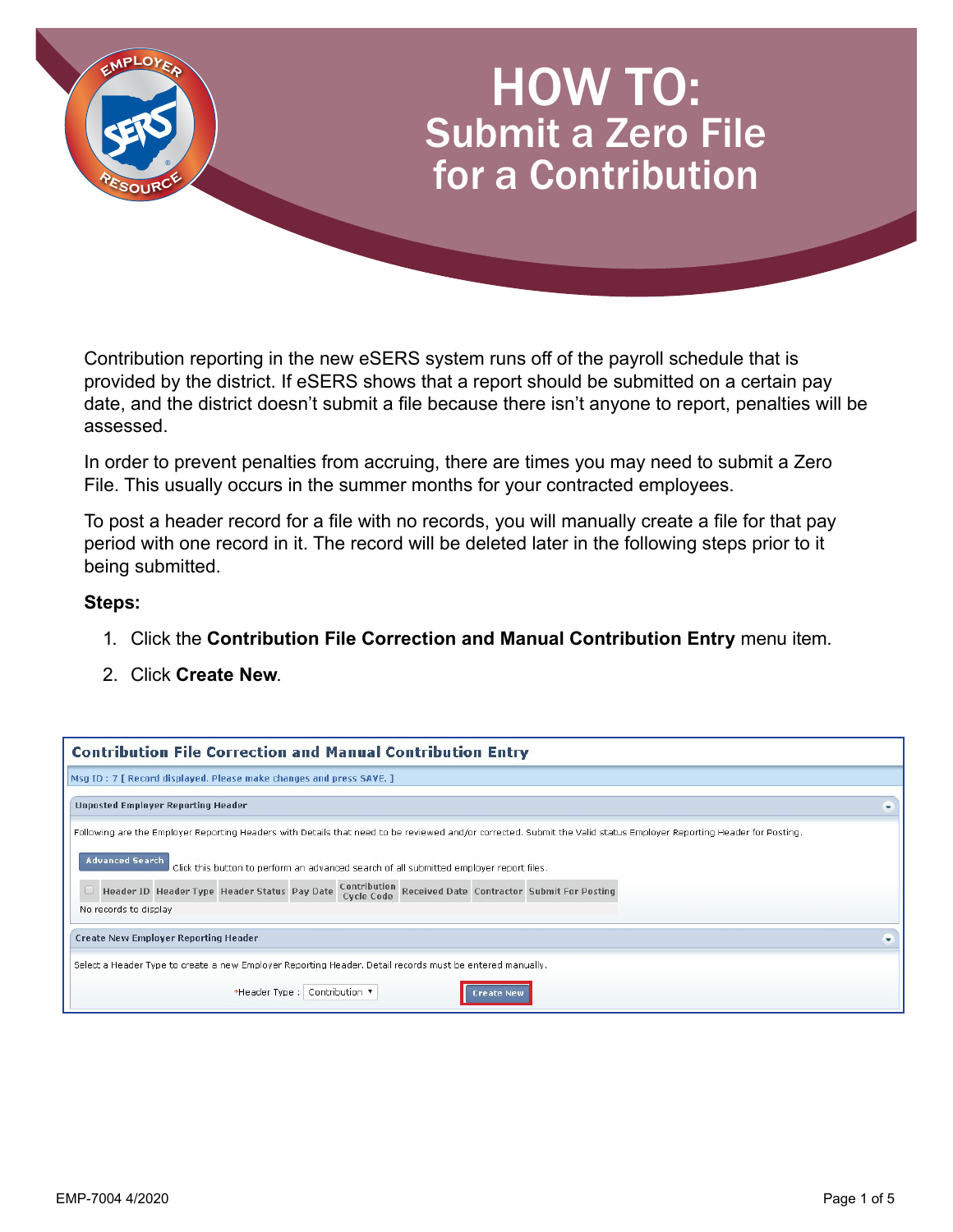- 3. From the dropdown, choose your **Contribution Cycle Code**.
- 4. Enter the **Pay Date**.
- 5. Select the **Contractor** from the dropdown, if applicable.
- 6. Click **Save**.
- 7. Click **New**.

| <b>Employer Reporting Header Maintenance</b>                                                                                                                                                                                          |                                                             |                                                                                                     |
|---------------------------------------------------------------------------------------------------------------------------------------------------------------------------------------------------------------------------------------|-------------------------------------------------------------|-----------------------------------------------------------------------------------------------------|
| Msg ID: 8 [ All changes successfully saved. ]                                                                                                                                                                                         |                                                             |                                                                                                     |
| Void File<br>Refresh<br>Save                                                                                                                                                                                                          |                                                             |                                                                                                     |
| <b>Employer Reporting Header Information</b>                                                                                                                                                                                          | Status Count:                                               |                                                                                                     |
| Employer Reporting Header ID: 80751<br>Header Type : Contribution<br>Reporting Source: Manual<br>Header Status:<br>Contribution Cycle Code : BWK0001<br>*Pay Date: 05/11/2018                                                         | <b>Total Record Count</b><br>Posted<br>Posted with warnings |                                                                                                     |
| ITC:<br>Contractor:<br>Sent Date: 03/19/2020<br>Posted Date :<br>File Name :<br>Unique ID :                                                                                                                                           | Review<br>Valid<br>Void                                     |                                                                                                     |
| Contribution Information<br>Void Record<br><b>Export To Excel</b><br>Open                                                                                                                                                             |                                                             |                                                                                                     |
| Total Regular Employee Pre-Tax Contributions : \$0.00<br>Total Regular Employee Post-Tax Contribution: \$0.00.<br>Total Reemployed Employee Pre Tax Contribution : \$0.00<br>Total Reemployed Employee Post Tax Contribution : \$0.00 | Total Employer Contributions (System Calculated) : \$0.00   | Total Employee Earnings (System Calculated) : \$0.00<br>Total Employee Earnings (Submitted): \$0.00 |
| Earnings Code Type ; All<br>SSN:                                                                                                                                                                                                      | ۳<br>Record Status : Review                                 | Filter                                                                                              |
| Period Period<br>Earnings Service<br>Contribution<br>Hours Earnings<br>SSN Name<br>Begin<br>End<br>Record ID<br>Code<br>Days                                                                                                          | Employee<br>Employee<br>Pre-Tax<br>Post-Tax                 | Employer<br>Record<br>Contributions Status                                                          |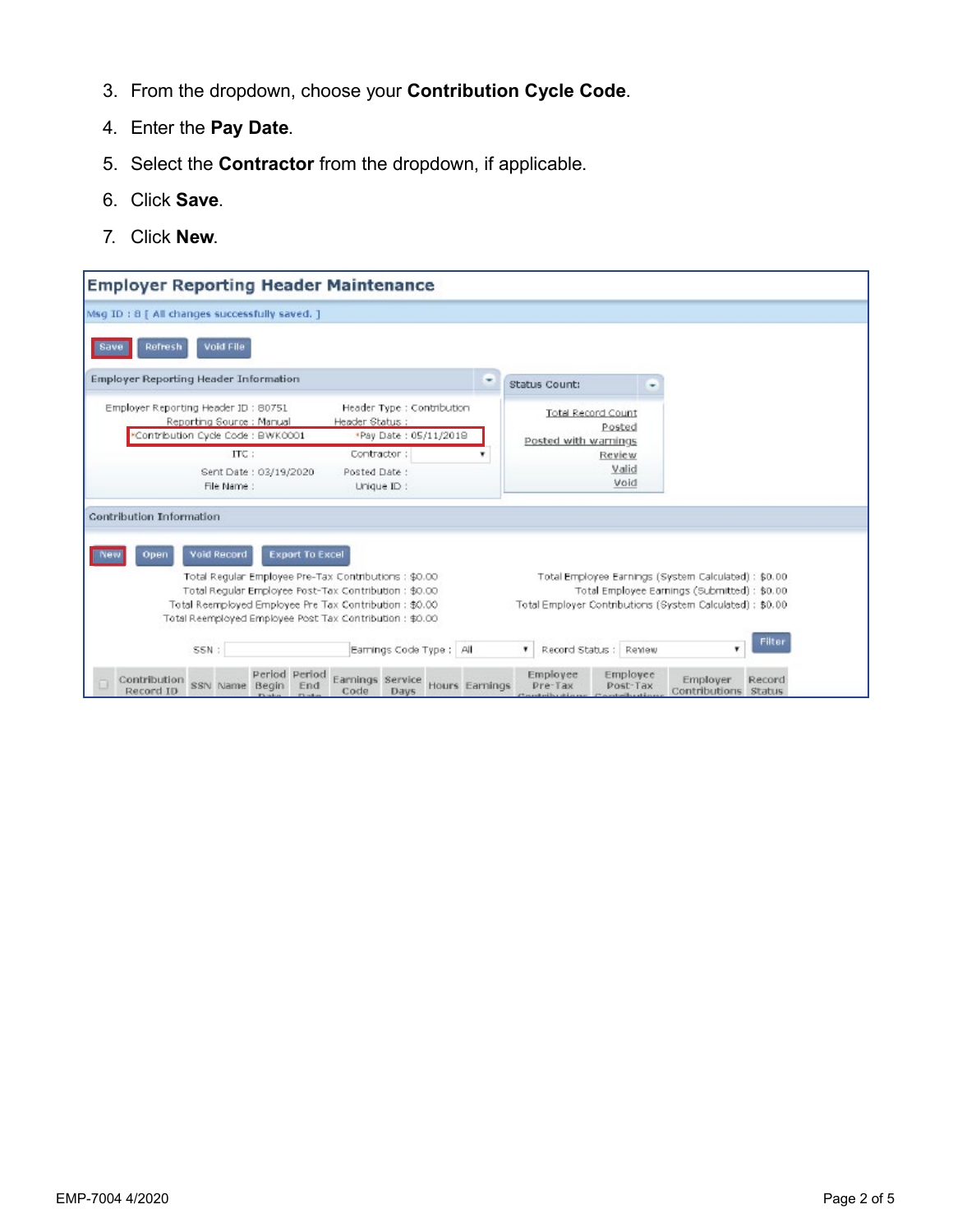- 8. Enter a person; there is no need to enter days, hours, or contributions.
- 9. Click **Save**.
- 10. Click **Previous.**

|              | Welcome To Training 2 Train                                    |                                                        |                 |                                                      | <b>音 Home</b> | * Previous<br>Contact Us<br>٠            | Help:<br>а |
|--------------|----------------------------------------------------------------|--------------------------------------------------------|-----------------|------------------------------------------------------|---------------|------------------------------------------|------------|
|              | <b>Employer Reporting Contribution Maintenance</b>             |                                                        |                 |                                                      |               |                                          |            |
|              | Msg 1D i B [ All changes successfully saved. ]                 |                                                        |                 |                                                      |               |                                          |            |
| <b>Ecreb</b> | <b>Refresh</b>                                                 |                                                        |                 |                                                      |               |                                          |            |
|              | Employer Reporting Header Information                          |                                                        |                 |                                                      |               |                                          |            |
|              | Employer Reporting Header \$3 : 80751<br>Pay Date : 05/11/2018 | Contribution Cyde Code : BWK 0001                      |                 | Header Status : Review<br>Header Type : Contribution |               |                                          |            |
|              | Contribution Information                                       |                                                        |                 |                                                      |               |                                          |            |
|              | Contribution Record (D: 3239747)                               |                                                        |                 | Record Statum Realess                                |               | Suppress Warning                         |            |
|              | #66N1                                                          |                                                        |                 |                                                      |               |                                          |            |
|              | First Name:                                                    |                                                        |                 | Middle Name:                                         |               | FLast Name                               |            |
|              | Name Suffix:                                                   |                                                        |                 |                                                      |               |                                          |            |
|              | *Feriod Begin Date : 04/21/2018                                |                                                        |                 | *Period End Date: 05/04/2018                         |               |                                          |            |
|              |                                                                | *Earnings Code : 01 - Regular Contribution             |                 | ٠                                                    |               |                                          |            |
|              | Service Deep ! D                                               |                                                        |                 | Hours : 0                                            |               |                                          |            |
|              | Employee Pre-Tax Contribution: \$0.00                          |                                                        |                 | Employee Post-Tex Contribution: \$0.00               |               |                                          |            |
|              | Employee Earnings(Submitted) (p).00                            |                                                        |                 | Employee Earnings (Sys. Calc) \$4.00                 |               | Employer Contribution (Sys. Calc) \$0.00 |            |
|              | Employment Status Effective Date:                              |                                                        |                 | Employment Status Code :                             | ٠             |                                          |            |
|              | Validation Information                                         |                                                        |                 |                                                      |               |                                          |            |
| Message ID   |                                                                | Message                                                | <b>Beverity</b> |                                                      |               |                                          |            |
| 1280         |                                                                | Employee Contribution must be greater than zero. Error |                 |                                                      |               |                                          |            |
| 12BL         | Earnings must be greater than zero.                            |                                                        | Error.          |                                                      |               |                                          |            |
| 1500         | Hours must be greater than zero.                               |                                                        | EYFO?           |                                                      |               |                                          |            |
| 1138         | Gervice Days must be greater than zero.                        |                                                        | <b>Error</b>    |                                                      |               |                                          |            |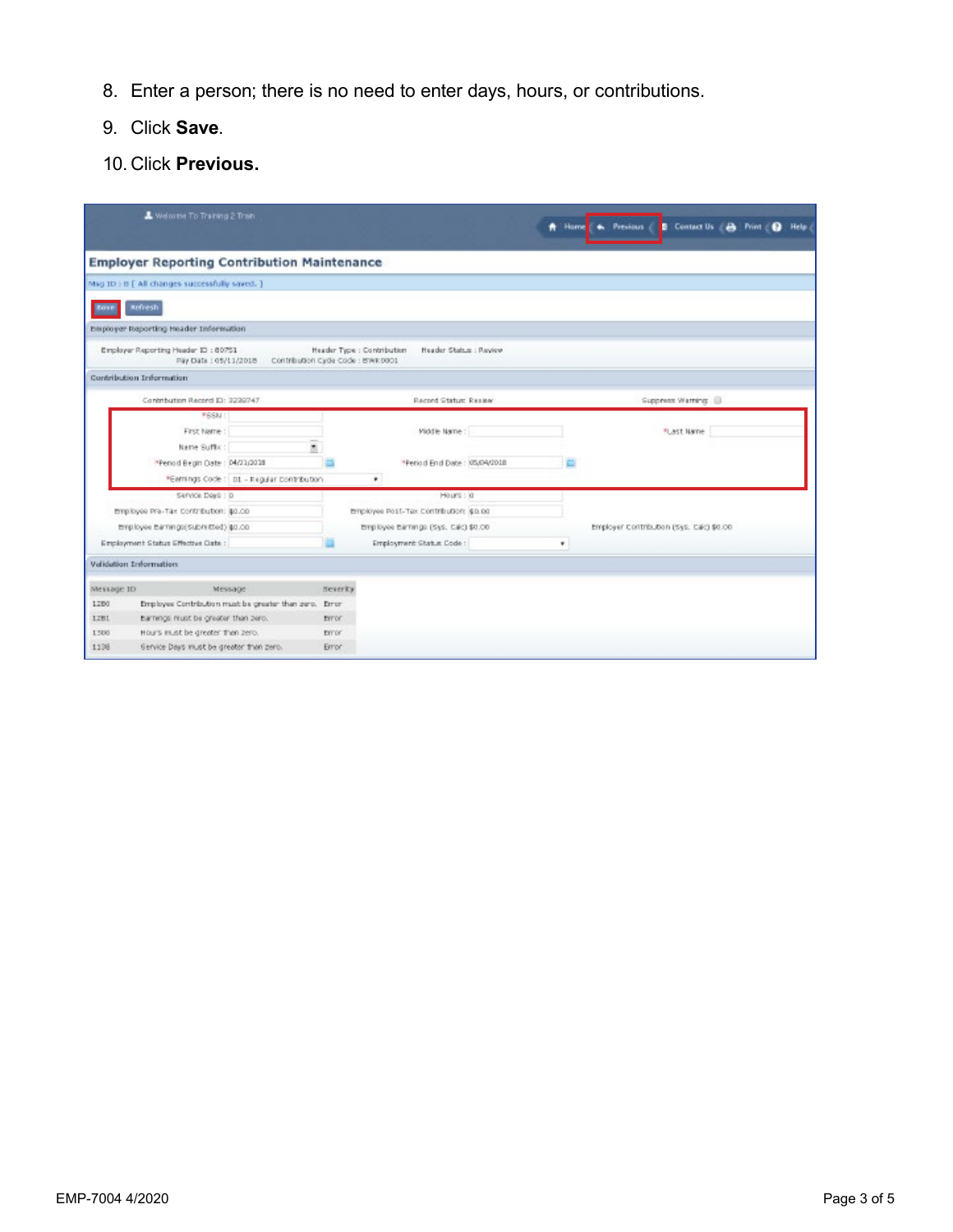- 11. Checkmark the box beside the **Contribution Record ID** of the record created.
- 12. Click the **Void Record** button in the Contribution Information panel.
- 13. Click the **Refresh** button or the **Previous** button next to the Home button.

| <b>Employer Reporting Header Maintenance</b>                                                                                |                             |                                                                                                                                                                                                                                    |                                                     |         |                                                   |                                                    |                                                    |                      |                                                                                                                                                                   |                         |
|-----------------------------------------------------------------------------------------------------------------------------|-----------------------------|------------------------------------------------------------------------------------------------------------------------------------------------------------------------------------------------------------------------------------|-----------------------------------------------------|---------|---------------------------------------------------|----------------------------------------------------|----------------------------------------------------|----------------------|-------------------------------------------------------------------------------------------------------------------------------------------------------------------|-------------------------|
| [ Previous Page Displayed, ]                                                                                                |                             |                                                                                                                                                                                                                                    |                                                     |         |                                                   |                                                    |                                                    |                      |                                                                                                                                                                   |                         |
| <b>Void File</b><br>Refresh<br>Save                                                                                         |                             |                                                                                                                                                                                                                                    |                                                     |         |                                                   |                                                    |                                                    |                      |                                                                                                                                                                   |                         |
| <b>Employer Reporting Header Information</b>                                                                                |                             |                                                                                                                                                                                                                                    |                                                     |         | <b>Status Count:</b>                              |                                                    | ۰                                                  |                      |                                                                                                                                                                   |                         |
| Employer Reporting Header ID: 80751<br>Reporting Source: Manual<br>*Contribution Cycle Code : BWK0001<br>ITC:<br>File Name: | Sent Date: 03/19/2020       | Header Status : Review<br>Contractor:<br>Posted Date:<br>Unique ID:                                                                                                                                                                | Header Type : Contribution<br>*Pay Date: 05/11/2018 | ۷.      | <b>Total Record Count</b><br>Posted with warnings | Posted<br>Review<br>Valid<br>Void                  | 1<br>$\circ$<br>$\circ$<br>1<br>$\circ$<br>$\circ$ |                      |                                                                                                                                                                   |                         |
| <b>Contribution Information</b>                                                                                             |                             |                                                                                                                                                                                                                                    |                                                     |         |                                                   |                                                    |                                                    |                      |                                                                                                                                                                   |                         |
| <b>Void Record</b><br>New<br>Open                                                                                           | <b>Export To Excel</b>      | Total Regular Employee Pre-Tax Contributions: \$0.00<br>Total Regular Employee Post-Tax Contribution: \$0.00<br>Total Reemployed Employee Pre Tax Contribution : \$0.00<br>Total Reemployed Employee Post Tax Contribution: \$0.00 |                                                     |         |                                                   |                                                    |                                                    |                      | Total Employee Earnings (System Calculated) : \$0.00<br>Total Employee Earnings (Submitted) : \$0.00<br>Total Employer Contributions (System Calculated) : \$0.00 |                         |
|                                                                                                                             | SSN:                        |                                                                                                                                                                                                                                    | Earnings Code Type: All                             |         |                                                   | $\blacktriangledown$                               | Record Status : Review                             |                      | ▼                                                                                                                                                                 | <b>Filter</b>           |
| Contribution<br>SSN Name<br>Record ID                                                                                       | Period<br><b>Begin Date</b> | Date                                                                                                                                                                                                                               | Period End Earnings Service<br>Code<br>Days         |         | Hours Earnings                                    | Employee<br>Pre-Tax<br>Contributions Contributions |                                                    | Employee<br>Post-Tax | Employer<br>Contributions                                                                                                                                         | Record<br><b>Status</b> |
| 3238747                                                                                                                     |                             | 04/21/2018 05/04/2018 01                                                                                                                                                                                                           | $\circ$                                             | $\circ$ | \$0.00                                            | \$0.00                                             | \$0.00                                             |                      | \$0.00                                                                                                                                                            | Review                  |
| Validations                                                                                                                 |                             |                                                                                                                                                                                                                                    |                                                     |         |                                                   |                                                    |                                                    |                      |                                                                                                                                                                   |                         |
| Message<br>Service Days must be greater than zero.                                                                          |                             | Count Severity<br>Error                                                                                                                                                                                                            |                                                     |         |                                                   |                                                    |                                                    |                      |                                                                                                                                                                   |                         |